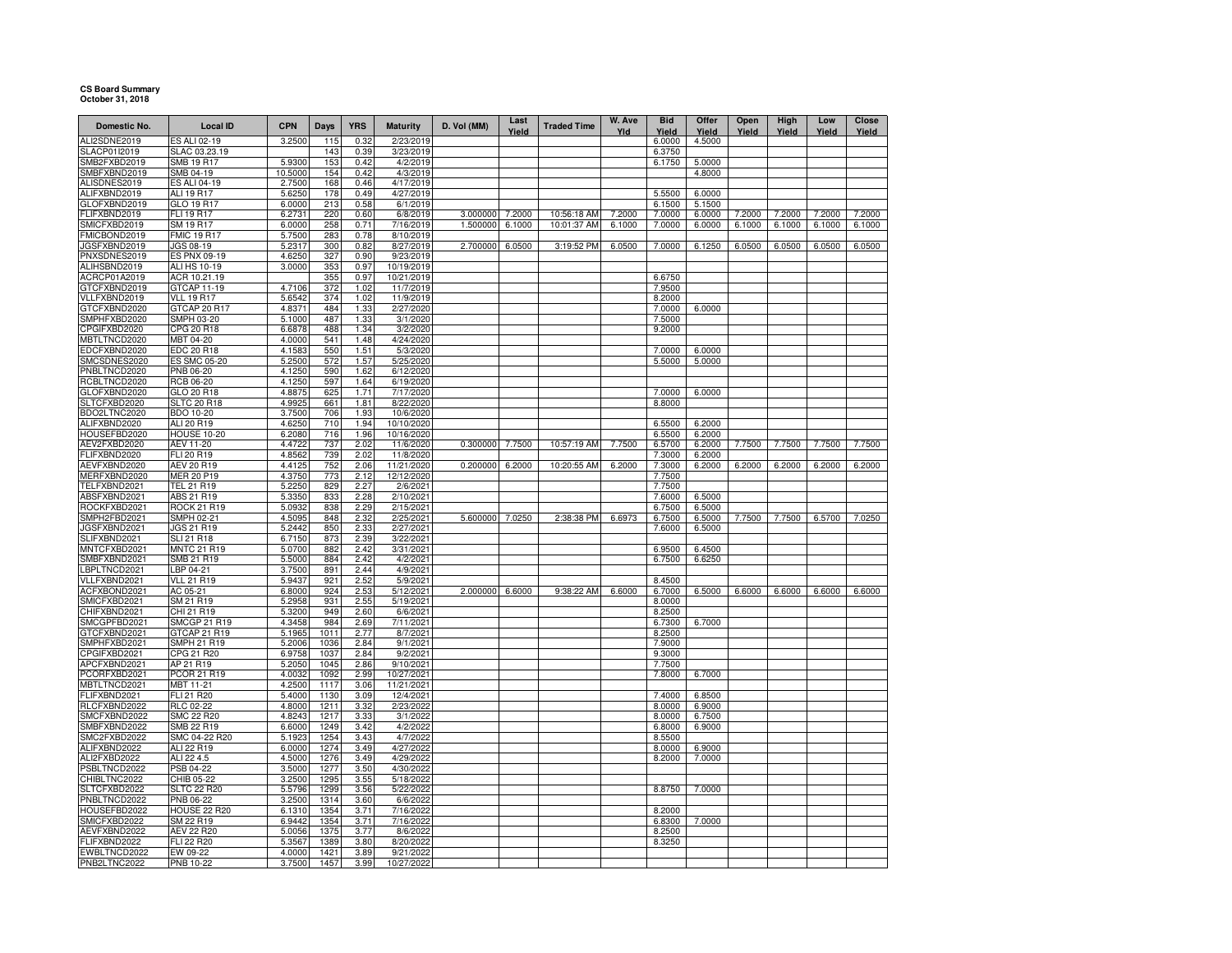| Domestic No.                 | <b>Local ID</b>                          | <b>CPN</b>       | Days         | <b>YRS</b>   | <b>Maturity</b>         | D. Vol (MM)     | Last<br>Yield | <b>Traded Time</b> | W. Ave<br>Yld | <b>Bid</b><br>Yield | Offer<br>Yield | Open<br>Yield | High<br>Yield | Low<br>Yield | <b>Close</b><br>Yield |
|------------------------------|------------------------------------------|------------------|--------------|--------------|-------------------------|-----------------|---------------|--------------------|---------------|---------------------|----------------|---------------|---------------|--------------|-----------------------|
| CHIB2LTN2022                 | CHIB 12-22                               | 3.6500           | 1493         | 4.09         | 12/2/2022               |                 |               |                    |               |                     |                |               |               |              |                       |
| RBANKLTN2022                 | <b>RBANK 12-22</b>                       | 4.1250           | 1507         | 4.13         | 12/16/2022              |                 |               |                    |               |                     |                |               |               |              |                       |
| SMCGPFBD2022                 | <b>SMCGP 22 R20</b>                      | 5.3750           | 1513         | 4.14         | 12/22/2022              |                 |               |                    |               | 8.2500              | 6.7500         |               |               |              |                       |
| CPIFXBND2023<br>RCBLTNCD2023 | CPI 01-23 R20<br>RCB 02-23               | 5.0496<br>3.7500 | 1529<br>1564 | 4.19<br>4.28 | 1/7/2023<br>2/11/2023   |                 |               |                    |               | 6.8950              | 6.1000         |               |               |              |                       |
| BDOLTNCD2023                 | BDO 02-23                                | 3.6250           | 1571         | 4.30         | 2/18/2023               |                 |               |                    |               |                     |                |               |               |              |                       |
| GTCFXBND2023                 | GTCAP 23 R20                             | 5.0937           | 1580         | 4.33         | 2/27/2023               |                 |               |                    |               |                     |                |               |               |              |                       |
| SMPHFXBD2023                 | SMPH 23 R21                              | 5.6630           | 1582         | 4.33         | 3/1/2023                |                 |               |                    |               | 9.0000              |                |               |               |              |                       |
| SMCFXBND2023                 | SMC 23 R21                               | 6.2500           | 1600         | 4.38         | 3/19/2023               |                 |               |                    |               | 8.0500              | 7.1000         |               |               |              |                       |
| PNBLTNCD2023                 | PNB 04-23                                | 3.8750           | 1638         | 4.49         | 4/26/2023               |                 |               |                    |               |                     |                |               |               |              |                       |
| EDCFXBND2023                 | EDC 23 R19                               | 4.7312           | 1645         | 4.50         | 5/3/2023                |                 |               |                    |               | 8.3500              |                |               |               |              |                       |
| SECBLTNC2023                 | <b>SECB 05-23</b>                        | 3.8750           | 1650         | 4.52         | 5/8/2023                |                 |               |                    |               |                     |                |               |               |              |                       |
| BPILTNCD2023<br>ACFXBOND2023 | BPI 05-23<br>AC 23 R22                   | 3.7500<br>3.9200 | 1666<br>1710 | 4.56         | 5/24/2023<br>7/7/2023   | 0.500000        | 8.0000        | 9:56:39 AM         | 8.0000        |                     |                | 8.0000        | 8.0000        | 8.0000       | 8.0000                |
| SMCGPFBD2023                 | <b>SMCGP 23 R21</b>                      | 4.7575           | 1714         | 4.68<br>4.69 | 7/11/2023               |                 |               |                    |               | 8.3500<br>7.9000    |                |               |               |              |                       |
| GLOFXBND2023                 | GLO 23 R20                               | 5.2792           | 1720         | 4.71         | 7/17/2023               |                 |               |                    |               |                     |                |               |               |              |                       |
| SMCGP2BD2023                 | SMCGP 08-23 R21                          | 6.7500           | 1751         | 4.79         | 8/17/2023               |                 |               |                    |               |                     |                |               |               |              |                       |
| UBPLTNCD2023                 | UBP 08-23                                | 4.3750           | 1755         | 4.81         | 8/21/2023               |                 |               |                    |               |                     |                |               |               |              |                       |
| MBTLTNCD2023                 | MBT 09-23                                | 3.5000           | 1784         | 4.88         | 9/19/2023               |                 |               |                    |               |                     |                |               |               |              |                       |
| ALI2FXBD2023                 | ALI 23 R21                               | 7.0239           | 1800         | 4.93         | 10/5/2023               |                 |               |                    |               | 8.5000              |                |               |               |              |                       |
| ALIFXBND2023                 | ALI 23 R22                               | 3.8915           | 1802         | 4.93         | 10/7/2023               |                 |               |                    |               |                     |                |               |               |              |                       |
| PCORFXBD2023                 | <b>PCOR 23 R21</b>                       | 4.5219           | 1822         | 4.99         | 10/27/2023              |                 |               |                    |               | 8.3500              | 7.2500         |               |               |              |                       |
| SECB2LTN2023<br>BDO2LTNC2023 | <b>SECB 11-23</b><br>BDO 11-23           | 4.5000<br>4.3750 | 1828<br>1833 | 5.01<br>5.02 | 11/2/2023<br>11/7/2023  |                 |               |                    |               |                     |                |               |               |              |                       |
| FLIFXBND2023                 | FLI 23 R20                               | 5.4333           | 1834         | 5.02         | 11/8/2023               |                 |               |                    |               | 7.1000              | 6.5000         |               |               |              |                       |
| AEVFXBND2023                 | AEV 23 R20                               | 4.6188           | 1847         | 5.06         | 11/21/2023              |                 |               |                    |               | 8.2500              |                |               |               |              |                       |
| EWBLTNCD2023                 | EW 12-23                                 | 4.6250           | 1863         | 5.10         | 12/7/2023               |                 |               |                    |               |                     |                |               |               |              |                       |
| SMICFXBD2023                 | SM 23 R21                                | 5.1590           | 1865         | 5.11         | 12/9/2023               |                 |               |                    |               | 8.5000              |                |               |               |              |                       |
| CHIBLTNC2024                 | CHIB 01-24                               | 4.5500           | 1899         | 5.20         | 1/12/2024               |                 |               |                    |               |                     |                |               |               |              |                       |
| RBANKLTN2024                 | <b>RBANK 01-24</b>                       | 4.8750           | 1903         | 5.21         | 1/16/2024               |                 |               |                    |               |                     |                |               |               |              |                       |
| FDCFXBND2024                 | FDC 24 R21                               | 6.1458           | 1911         | 5.23         | 1/24/2024               |                 |               |                    |               | 7.0750              | 6.2500         |               |               |              |                       |
| APCFXBND2024                 | AP 24 R22                                | 7.5095           | 1912         | 5.24         | 1/25/2024               |                 |               |                    |               | 8.2000              |                |               |               |              |                       |
| ALIFXBND2024<br>TELFXBND2024 | ALI 24 R20<br>TEL 24 R21                 | 5.0000<br>5.2813 | 1917<br>1924 | 5.25<br>5.27 | 1/30/2024<br>2/6/2024   |                 |               |                    |               | 8.3000<br>8.5000    | 7.1000         |               |               |              |                       |
| PSBLTNCD2024                 | PSB 02-24                                | 5.0000           | 1927         | 5.28         | 2/9/2024                |                 |               |                    |               |                     |                |               |               |              |                       |
| JGSFXBND2024                 | <b>JGS 24 R20</b>                        | 5.3000           | 1945         | 5.33         | 2/27/2024               |                 |               |                    |               | 8.7500              |                |               |               |              |                       |
| SMCFXBND2024                 | <b>SMC 24 R22</b>                        | 5.2840           | 1948         | 5.33         | 3/1/2024                |                 |               |                    |               | 8.1000              | 7.0000         |               |               |              |                       |
| STIGFXBD2024                 | STIESG 24 R22                            | 5.8085           | 1970         | 5.39         | 3/23/2024               |                 |               |                    |               | 7.1500              | 6.3000         |               |               |              |                       |
| MEGFXBND2024                 | MEG 24 R22                               | 5.3535           | 1975         | 5.41         | 3/28/2024               |                 |               |                    |               | 8.4000              |                |               |               |              |                       |
| RCBLTNCD2024                 | RCB 03-24                                | 5.5000           | 1975         | 5.41         | 3/28/2024               |                 |               |                    |               |                     |                |               |               |              |                       |
| MNTCFXBD2024                 | <b>MNTC 24 R21</b>                       | 5.5000           | 1978         | 5.42         | 3/31/2024               |                 |               |                    |               | 7.1500              | 6.5500         |               |               |              |                       |
| SMBFXBND2024                 | SMB 24 R21                               | 6.0000           | 1980         | 5.42         | 4/2/2024                |                 |               |                    |               |                     |                |               |               |              |                       |
| MBT2LTNC2024<br>PBCOMLTN2024 | MBT 04-24<br><b>PBCOM 04-24</b>          | 5.3750<br>5.6250 | 1982<br>1986 | 5.43<br>5.44 | 4/4/2024<br>4/8/2024    |                 |               |                    |               |                     |                |               |               |              |                       |
| PCORFXBD2024                 | <b>PCOR 24 R22</b>                       | 7.8183           | 1997         | 5.47         | 4/19/2024               | 4.000000 7.8183 |               | 3:17:48 PM         | 7.8183        | 9.0000              |                | 7.8183        | 7.8183        | 7.8183       | 7.8183                |
| SMPH2FBD2024                 | SMPH 05-24 R22                           | 5.1683           | 2026         | 5.55         | 5/18/2024               |                 |               |                    |               | 8.0000              | 5.5000         |               |               |              |                       |
| SMICFXBD2024                 | SM 24 R21                                | 5.6125           | 2027         | 5.55         | 5/19/2024               |                 |               |                    |               | 9.0000              |                |               |               |              |                       |
| MBTLTNCD2024                 | MBT 07-24                                | 3.8750           | 2089         | 5.72         | 7/20/2024               |                 |               |                    |               |                     |                |               |               |              |                       |
| DDFXBOND2024                 | DD 24 R22                                | 6.0952           | 2090         | 5.72         | 7/21/2024               |                 |               |                    |               | 8.9000              |                |               |               |              |                       |
| GTCFXBND2024                 | GTCAP 24 R21                             | 5.6250           | 2107         | 5.77         | 8/7/2024                |                 |               |                    |               | 8.6500              |                |               |               |              |                       |
| VLLFXBND2024                 | <b>VLL 24 R23</b>                        | 5.7512           | 2108         | 5.77         | 8/8/2024                |                 |               |                    |               |                     |                |               |               |              |                       |
| SMPHFXBD2024                 | <b>SMPH 24 R21</b>                       | 5.7417           | 2132         | 5.84         | 9/1/2024                |                 |               |                    |               | 9.0000              |                |               |               |              |                       |
| FLIFXBND2024<br>SMCGPFBD2024 | <b>FLI 24 R21</b><br><b>SMCGP 24 R22</b> | 5.6389<br>6.2500 | 2226<br>2244 | 6.09         | 12/4/2024<br>12/22/2024 |                 |               |                    |               | 8.6500<br>8.7500    | 6.2500         |               |               |              |                       |
| ACFXBOND2025                 | AC 25 R23                                | 4.8200           | 2294         | 6.14<br>6.28 | 2/10/2025               |                 |               |                    |               | 8.7750              |                |               |               |              |                       |
| RLCFXBND2025                 | RLC 02-25                                | 4.9344           | 2307         | 6.32         | 2/23/2025               |                 |               |                    |               | 8.7000              |                |               |               |              |                       |
| SMPH2FBD2025                 | SMPH 03-25 R23                           | 6.0804           | 2313         | 6.33         | 3/1/2025                |                 |               |                    |               | 8.0000              | 6.5000         |               |               |              |                       |
| SMCFXBND2025                 | SMC 25 R23                               | 6.6250           | 2331         | 6.38         | 3/19/2025               |                 |               |                    |               | 8.1500              | 7.3000         |               |               |              |                       |
| ALIFXBND2025                 | ALI 25 R21                               | 5.6250           | 2368         | 6.48         | 4/25/2025               |                 |               |                    |               | 8.7500              |                |               |               |              |                       |
| SLTCFXBD2025                 | <b>SLTC 25 R22</b>                       | 6.4872           | 2395         | 6.56         | 5/22/2025               |                 |               |                    |               | 8.9500              |                |               |               |              |                       |
| NLEXFXBD2025                 | <b>NLEX 25 R23</b>                       | 6.6407           | 2438         | 6.68         | 7/4/2025                |                 |               |                    |               | 8.6000              |                |               |               |              |                       |
| HOUSEFBD2025                 | HOUSE 25 R22                             | 6.8666           | 2450         | 6.71         | 7/16/2025               |                 |               |                    |               | 8.7500              |                |               |               |              |                       |
| FLIFXBND2025<br>PCORFXBD2025 | <b>FLI 25 R22</b><br><b>PCOR 25 R23</b>  | 5.7139<br>8.055  | 2485<br>2545 | 6.80<br>6.97 | 8/20/2025<br>10/19/2025 |                 |               |                    |               | 9.0000              |                |               |               |              |                       |
| ALI2FXBD2025                 | ALI 25 R22                               | 4.7500           | 2551         | 6.98         | 10/25/2025              |                 |               |                    |               | 8.8500              |                |               |               |              |                       |
| SMPHFXBD2025                 | <b>SMPH 25 R23</b>                       | 4.7990           | 2582         | 7.07         | 11/25/2025              | 0.050000        | 8.8000        | 9:42:07 AM         | 8.8000        | 7.4500              | 6.6500         | 8.8000        | 8.8000        | 8.8000       | 8.8000                |
| MERFXBND2025                 | <b>MER 25 R20</b>                        | 4.8750           | 2599         | 7.12         | 12/12/2025              |                 |               |                    |               | 7.4500              | 6.2500         |               |               |              |                       |
| ALIFXBND2026                 | ALI 26 R23                               | 4.8500           | 2700         | 7.39         | 3/23/2026               |                 |               |                    |               | 9.0000              |                |               |               |              |                       |
| SMCGPFBD2026                 | <b>SMCGP 26 R23</b>                      | 5.1792           | 2810         | 7.69         | 7/11/2026               |                 |               |                    |               | 7.5000              | 6.5500         |               |               |              |                       |
| SMPHFXBD2026                 | <b>SMPH 26 R23</b>                       | 4.2005           | 2825         | 7.73         | 7/26/2026               |                 |               |                    |               | 7.4500              | 6.4500         |               |               |              |                       |
| APCFXBND2026                 | AP 26 R21                                | 6.1000           | 2871         | 7.86         | 9/10/2026               |                 |               |                    |               | 8.9000              |                |               |               |              |                       |
| DDFXBOND2026                 | DD 26 R23                                | 5.9721           | 2967         | 8.12         | 12/15/2026              |                 |               |                    |               |                     |                |               |               |              |                       |
| SMCFXBND2027                 | <b>SMC 27 R24</b>                        | 5.7613           | 3043         | 8.33         | 3/1/2027                |                 |               |                    |               | 7.5000              | 7.2500         |               |               |              |                       |